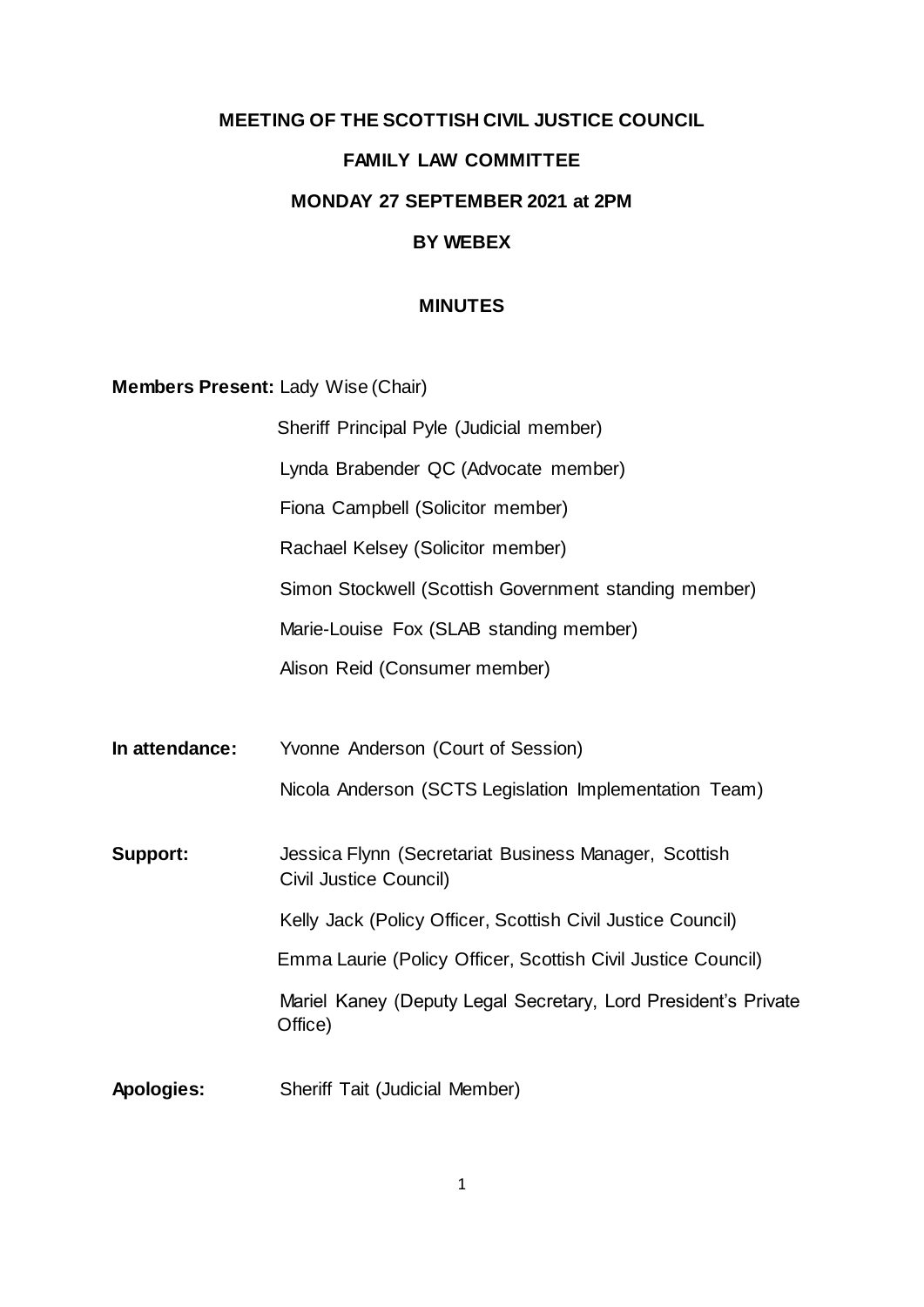### **Item 1: Welcome, apologies and agreement of private papers**

1. The Chair welcomed those present and noted apologies from Sheriff Tait.

# 2. **The Committee agreed not to publish the following papers: 4.1; 4.1A-B; 4.2; 4.2A.**

#### **Item 2: Previous meeting**

*Item 2.1 – Items by correspondence* **(oral)**

- 3. **Paper 2021.18** was issued in August 2021, inviting members to consider and provide views on **Papers 2021.18/1A-1F** in respect of the Age of Criminal Responsibility (Scotland) Act 2019.
- 4. Responses were invited by close of business on 27 August 2021. Four responses were received in relation to the papers. The draft rules have been updated in light of these responses and work will continue to be undertaken in liaison with stakeholders.
- 5. **The Committee noted the update.**

### **Item 3: Work Programme**

*Item 3.1 – Update from the Scottish Government on legislative developments* **(Oral)**

6. Simon Stockwell provided the Committee with an update on legislative developments in the Scottish Government:

Gender recognition bill – at Bill stage, if passed it is likely to have only a small impact on rules.

Extension of simplified divorce – Scottish Government are to finalise plans for a consultation and impact assessments.

A Cohabitation Report is being prepared by the Scottish Law Commission and is due in the first half of 2022. This may lead to a Bill, but this would be some way off

*Item 3.2 – Update on the Domestic Abuse (Protection)(Scotland) Act 2021* **(Oral)**

7. Emma Laurie provided a short update on the status of the work to implement the Domestic Abuse (Protection)(Scotland) Act 2021. Emma advised Committee that there are five aspects of the Act which will require court rules and it is anticipated to be a large-scale project, however until some policy questions have been resolved with stakeholders this work is unlikely to start in 2021.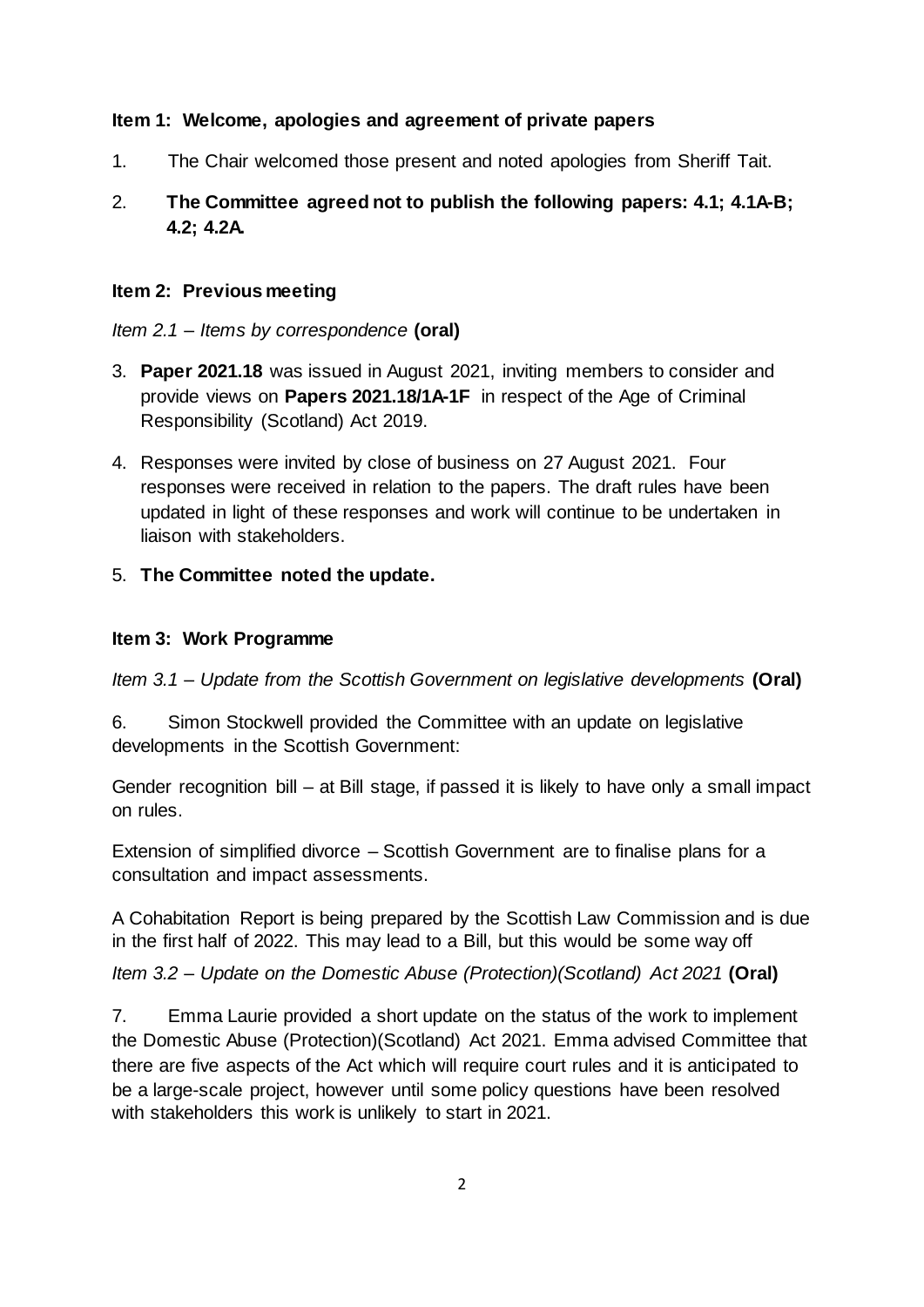### 8. **Members noted both updates.**

### **Item 4: Rules review and implementation of procedures**

*Item 4.1 – Case Management in Family and Civil Partnership Actions in the Sheriff Court* **(Papers 4.1 and 4.1A-B)**

9. The Committee considered Papers 4.1 and 4.1A-B on Case Management in Family and Civil Partnership Actions in the Sheriff Court.

10. The committee agreed on drafting and policy recommendations in relation to calculation of the Initial Case Management Hearing ("ICMH"), the sisting of actions, time-frames in which to hold a pre-hearing meeting and alterations of the case management hearing date.

11. Committee discussed the sub-committee recommendation concerning minutes of variation and noted the concerns of the Secretariat and LPPO that trying to implement the recommendation was unwieldy and could result in access to justice issues.

### *12.* **The Committee agreed:**

- **The fixing of the ICMH should be from the lodging of the notice of intention to defend;**
- **The provision in relation to the alteration of case management hearing dates should include "the first available date thereafter";**
- **A review from sist hearing should take place as soon as possible from the sist expiring;**
- **A date in which to hold the pre-hearing meeting should not be prescribed; and**
- **That recommendation 11 of the Sub-committee in respect of minutes of variation should not be taken forward at this time.**

# *Item 4.2 – Children (Scotland) Act 2020* **(Papers 4.2 and 4.2A-B)**

13. Members considered **Papers 4.2 and 4.2A-B** which provided details on a proposed sub-committee to take forward the vulnerable witness and parties aspects of the Children (Scotland) Act 2020.

14. Committee discussed the organisations of which membership could be drawn from and provided further suggestions. Given it is estimated 95% of family and civil partnership actions originate in the Sheriff Court, Committee discussed the benefits